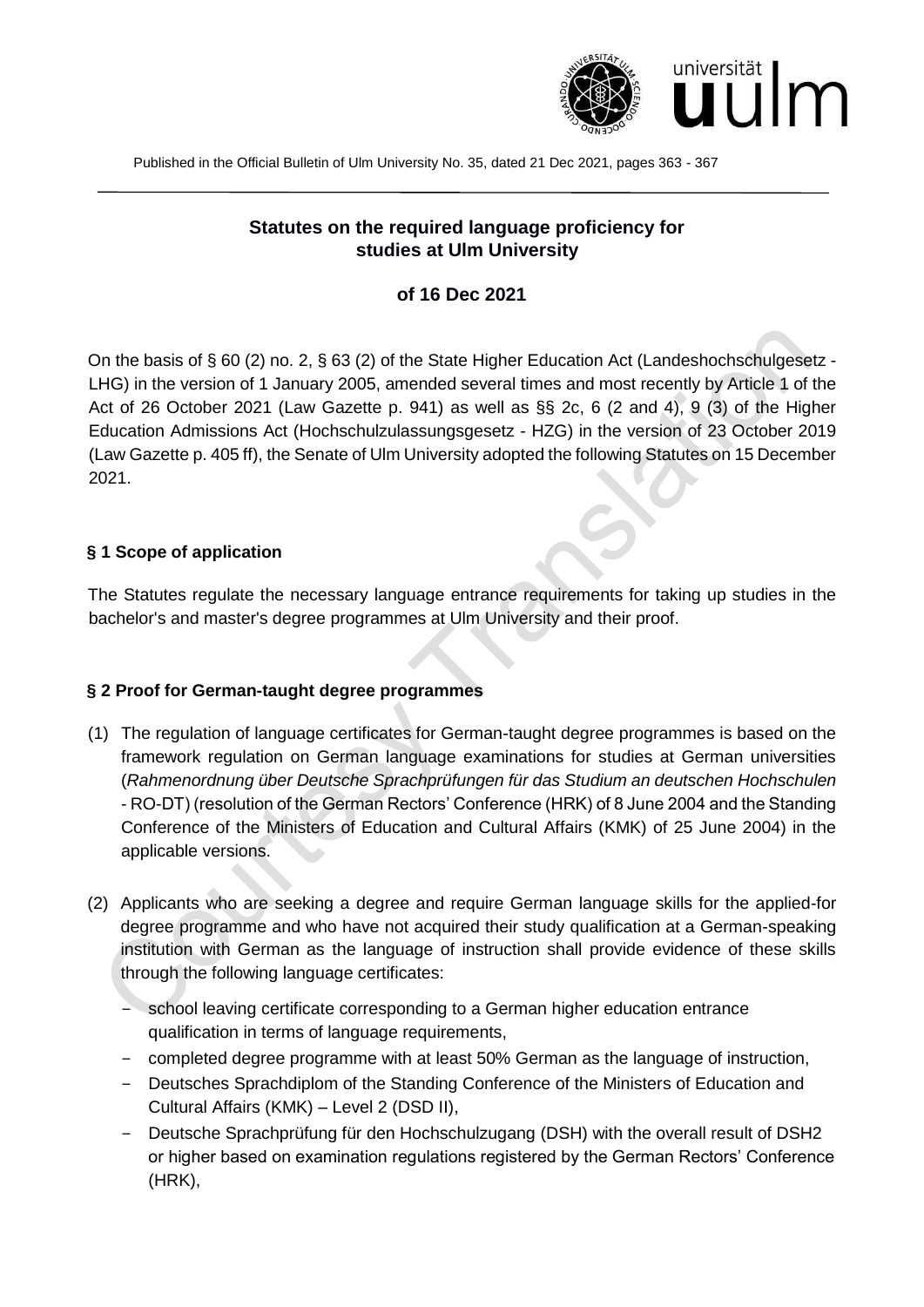- − Test Deutsch als Fremdsprache (TestDaF) with the result TestDaF level 4 or higher in all four examination parts (paper-based or digital),
- − passed examination part German of the higher education entrance assessment examination (Feststellungsprüfung) at a Studienkolleg,
- − passed examination telc Deutsch C1 Hochschule,
- − Goethe-Zertifikat C 2: Großes Deutsches Sprachdiplom (GDS),
- − Österreichisches Sprachdiplom C2 (ÖDS C2),
- − German as Language A in the IB diploma
- − Deutsche Sprachprüfung II of the Sprachen- und Dolmetscher-Institut München, or
- − Proof of German language skills that have been recognised by bilateral agreements or other agreements reached by the Standing Conference of the Ministers of Education and Cultural Affairs and the German Rectors' Conference as sufficient proof of language proficiency for admission to higher education in accordance with the annex to the resolution of the Standing Conference of the Ministers of Education and Cultural Affairs of 2 June 1995 in the applicable version for the "Zugang von ausländischen Studienbewerberinnen und Studienbewerbern mit ausländischem Bildungsnachweis zum Studium an deutschen Hochschulen: Nachweis der deutschen Sprachkenntnisse".
- (3) In deviation from the regulations of  $\S$  1 (2), a lower level of German language proficiency may be determined on the basis of the linguistic requirements of the subject content of the degree programmes. Applicants demonstrate this proficiency corresponding to the language level B2 of the Common European Framework of Reference (CEFR), by means of the following language certificates:
	- − completed studies in higher education with German language components,
	- − *Goethe-Zertifikat B 2,*
	- − passed examination *telc Deutsch B2* certificate,
	- − *Österreichisches Sprachdiplom (ÖDS)* B2 certificate,
	- − Deutsche Sprachprüfung für den Hochschulzugang (DSH) with the overall result of DSH1 based on examination regulations registered by the German Rectors' Conference (HRK),
	- − *Test Deutsch als Fremdsprache* (TestDaF) with the result TestDaF level 3 or higher in all four examination parts (paper-based or digital).
- (4) Applicants who have completed their studies in higher education and are enrolling for doctoral/PhD studies are exempt from providing proof of linguistic study ability.
- (5) In justified individual cases the proof of linguistic study ability can be waived, especially if
	- a) the applicant has spent significant periods of his/her education at German-speaking schools,
	- b) the applicant can prove that he or she is a native speaker of German or that he or she has lived in the German-speaking area for many years,
	- c) the applicant can prove that he or she has completed a degree in German Studies,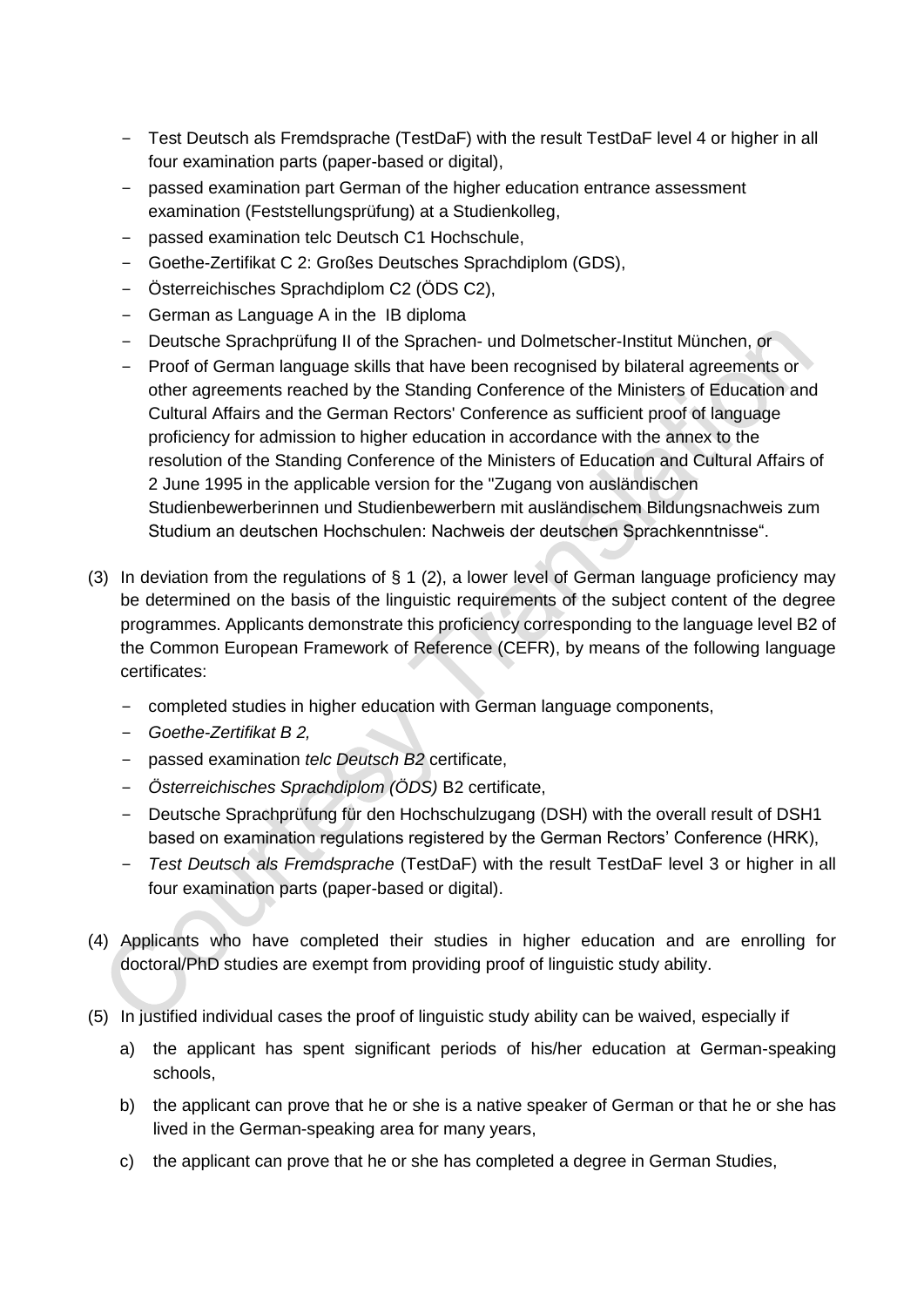d) the applicant can prove that he or she has completed at least two years of vocational training in Germany.

The head of the Center for Languages and Philology decides on these exemptions upon request by the applicant.

## **§ 3 Proof for English-taught degree programmes**

- (1) Applicants seeking a degree who require English language proficiency for the degree programme applied for and who have not acquired their degree qualification in a degree programme with English as the sole language of instruction shall submit proof of sufficient English language proficiency at level C 1 of the Common European Framework of Reference for Languages (CEFR). This proof of language proficiency is fulfilled by:
	- − 7.0 points or more in the International English Language Testing System (IELTS); if both IELTS score and CEFR level are indicated, the higher language level is recognised,
	- − Certificate in C 1 Advanced English or Certificate C 2 Proficiency in English in the Cambridge exam,
	- − 490 (listening), 455 (reading), 200 (speaking) and 200 (writing) points or more in the Test of English for International Communication (TOEIC),
	- − 95 points or more in the Test of English as a Foreign Language internet-based (TOEFL iBT),
	- − level III or level IV of the UNIcert®,
	- − PTE Academic, with a score of 76 or higher, or
	- − CEFR level C 1 or higher, shown on the higher education entrance qualification. Any level of language proficiency which is in parts on and in parts lower than CEFR level C1 is not recognised.
- (2) In deviation from the regulations of § 2 (1), a lower level of English language proficiency may be determined on the basis of the linguistic requirements of the subject content of the degree programmes. Applicants demonstrate this proficiency corresponding to the language level B2 of the Common European Framework of Reference (CEFR), by means of the following language certificates:
	- − 5.5 points or more in the International English Language Testing System (IELTS); if both IELTS score and CEFR level are indicated, the higher language level is recognised,
	- − First Certificate in English (FCE), Certificate in English Language Skills (CELS) Vantage or Business English Certificate (BEC) Vantage Cambridge exam English for Speakers of Other Languages (ESOL) (Cambridge University),
	- − 400 (listening), 385 (reading), 160 (speaking) and 150 (writing) points or more in the Test of English for International Communication (TOEIC),
	- − 72 points or more in the Test of English as a Foreign Language internet-based (TOEFL iBT),
	- − UNIcert® level II,
	- − PTE Academic, with a score of 59 or higher,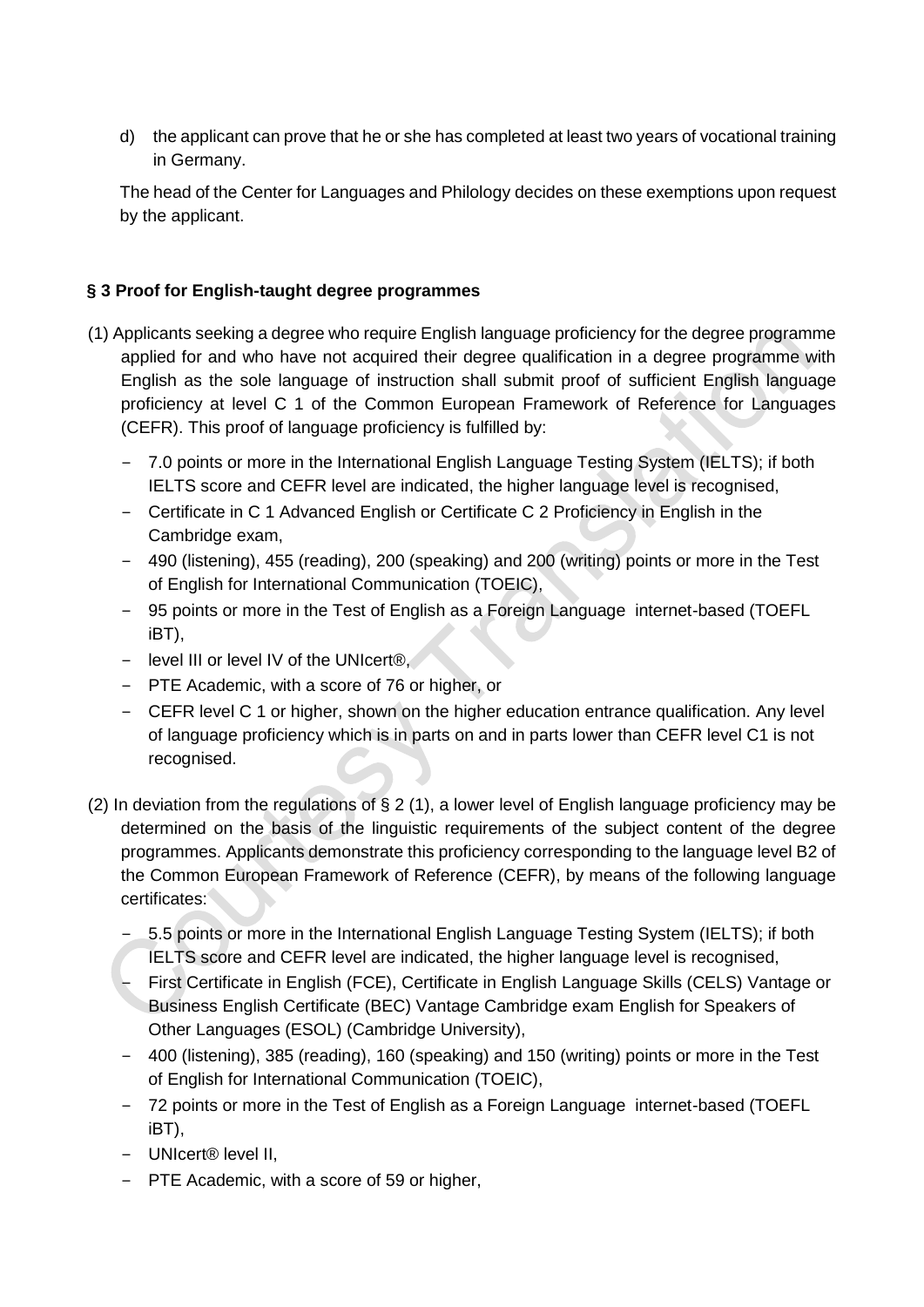− CEFR level B 2 or higher, shown on the higher education entrance qualification. Any level of language proficiency which is in parts on and in parts lower than CEFR level B 2 is not recognised; or 6 years of language acquisition (grade: minimum pass or, respectively, 5 points in the past 2 years).

(3) In justified individual cases the proof of linguistic study ability can be waived, especially if

- a) the applicant has spent significant periods of his/her education at English-speaking schools,
- b) the applicant can prove that he or she is a native speaker of English or that he or she has lived in the English-speaking area for many years,
- c) the applicant can prove that he or she has completed a degree in English Studies.

The head of the Center for Languages and Philology decides on these exemptions upon request by the applicant.

## **§ 4 Foreign temporary students**

The required language skills of foreign applicants who study at Ulm University only during a certain stage of their studies within the framework of an agreement with a foreign partner higher education institution are determined by the requirements of the respective exchange programme or the respective exchange agreement. The same applies to temporary students in scholarship programmes. In all other respects, §§ 1 and 2 shall apply accordingly.

## **§ 5 Students on exchange programmes, double degree and joint degree programmes**

Regulations on language requirements and their proof in agreements with partner higher education institutions within the framework of exchange, double degree and joint degree programmes remain unaffected. These take precedence over the provisions of these Statutes.

## **§ 6 Time of proof**

- (1) In admission-restricted German-taught degree programmes, proof of linguistic study ability must be provided by the application deadline of the respective degree programme. In German-taught undergraduate degree programmes with unrestricted admission, proof of linguistic study ability must be submitted by the end of the enrolment period at the latest. In these cases, admission is only granted upon proof of B 2 level according to the Common European Framework of Reference (CEFR) by the application deadline of the respective degree programme. In Germantaught master's degree programmes with unrestricted admission, the required language proficiency must be proven at the time of enrolment at the latest.
- (2) In admission-restricted English-taught degree programmes, proof of linguistic study ability must be provided by the application deadline of the respective degree programme. In English-taught degree programmes with unrestricted admission, proof of linguistic study ability must be submitted by the end of the enrolment period at the latest.